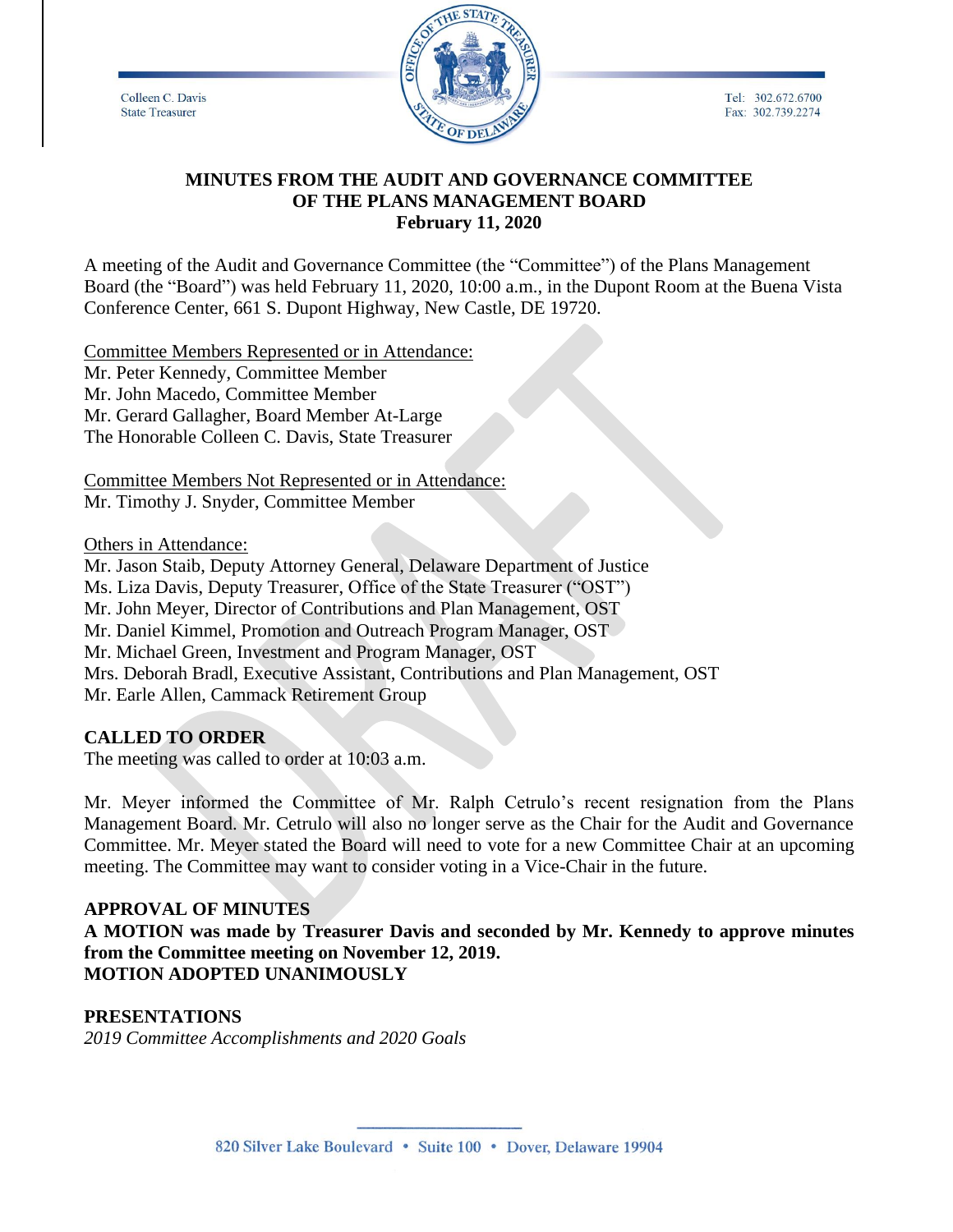Mr. Meyer reviewed with the Committee the list of accomplishments from the past year. Mr. Meyer thanked the Committee for their work on Governance Manual policies that were approved by the Board over the past year. Mr. Meyer also stated that the plan audits are now fully up to date.

The Committee discussed goals for 2020. Mr. Meyer stated the Committee will focus on the Plan audits, the scheduling of Fiduciary Training and Freedom of Information Act training for the Board in 2020. The Committee will also focus on further completion of policies for the Governance Manual.

Mr. Meyer reminded the Committee that the Voya contract had an initial three-year term with two additional one-year extensions. Based on the recommendation of the Committee, the Board approved exercising the first-year extension in 2019. The first extension will expire in May 2020 and the Committee can recommend to the Board to exercise the second extension. Mr. Macedo commented whether extending the contract is the right approach and questioned if benchmarking was done on the reasonableness of the fees. Mr. Meyer stated that Cammack Retirement Group ("Cammack") reviews Voya's fees versus the NAGDCA benchmark and that the plan is competitive on fees. Mr. Macedo suggested documenting the fee comparison.

# *Update on Audit Findings*

Mr. Meyer presented an update on the remediation of the 2018 457(b) and 401(a) audit findings. Two findings have been resolved. A third finding was for the 401(a) Plan, Procedures for Missing Participants of Uncashed Checks and is an ongoing project between OST and the Pensions office. Mr. Meyer stated the 403(b) audit findings mainly involve legacy vendors and will continue to be monitored.

## *Review of Staff Expenses*

The Committee reviewed staff expense allocations. Mr. Meyer outlined results from an initial time tracking assessment conducted by OST staff in January 2019. Mr. Meyer proposed conducting similar assessments throughout the year to determine if seasonality impacts time allocation to plans. Mr. Meyer also proposed isolating time spent on 403(b) legacy vendor work. Mr. Meyer stated that he reviewed the initial assessment with ICE Miller and will be presenting the 2020 plan budget to the Board with staff expenses assigned pro-rata based on plan assets as of 12/31/19.

## *SECURE Act Update*

Mr. Meyer presented the SECURE Act and Legislative updates to the Committee. Mr. Meyer informed the Committee of the changes to the deferred compensation plans and the 529 Plan under the SECURE Act. Two of the 457 Plan changes are permissive and can be changed in the plan documents upon agreement by the Committee and the Board. ICE Miller recommends waiting on other plan changes until further guidance from the IRS. Mr. Meyer stated the 529 plan changes are currently being updated by Fidelity and will take effect on February 21, 2020.

# **DISCUSSION AND ACTION ITEMS**

*Recommendation Regarding 2020 Goals* The Committee discussed the 2020 Goals and agreed to recommend to the Board.

**A MOTION was made by Mr. Macedo and seconded by Mr. Kennedy to recommend that the Board accept the 2020 Audit and Governance Committee Goals and any other audit and governance matters as directed by the Board. MOTION ADOPTED UNANIMOUSLY**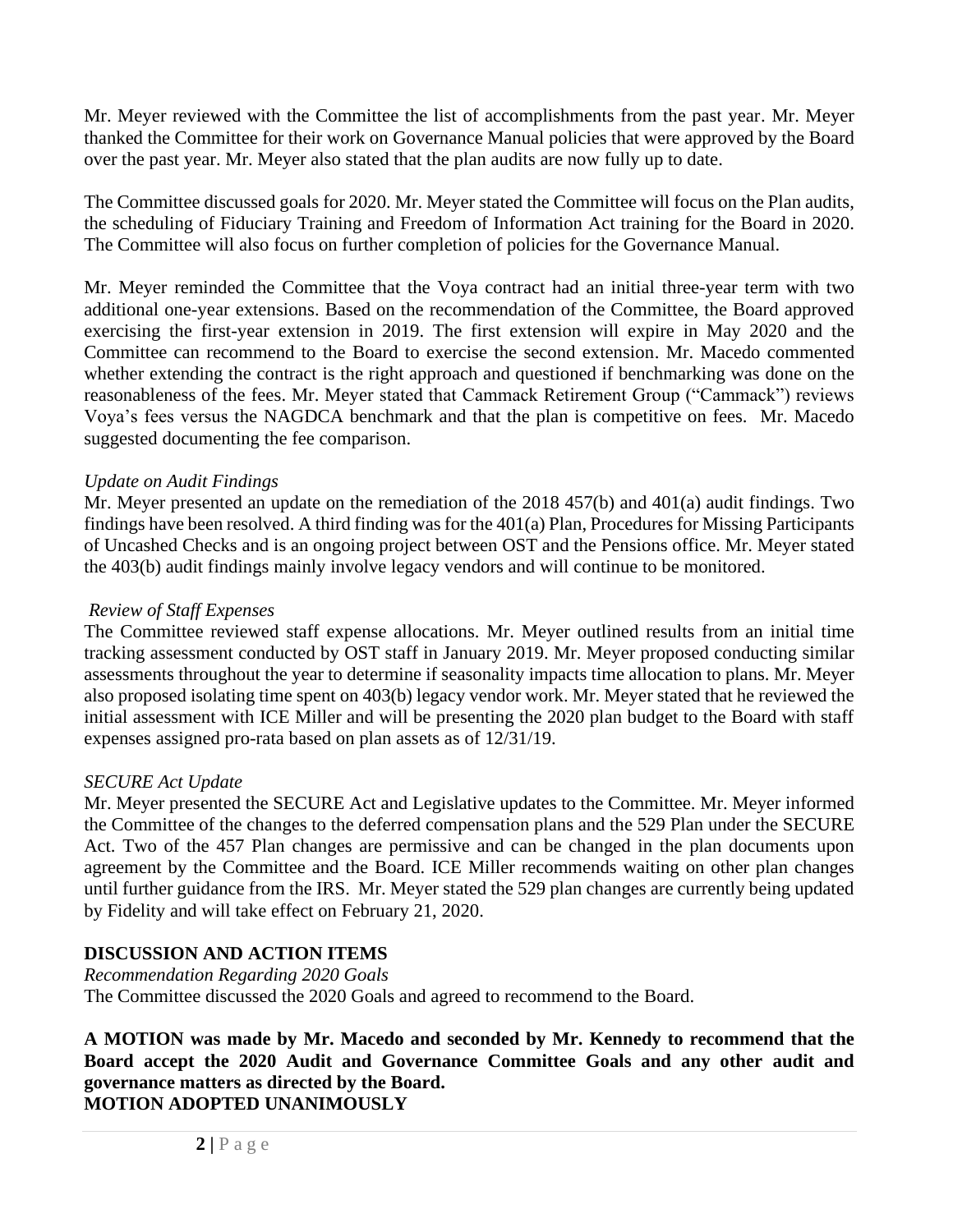### *Recommendation Regarding 403(b)Plan Amendment-Loans*

Mr. Meyer discussed with the Committee the 403(b) Plan Amendment to grandfather in loans from the 2016 403(B) Plan Audits.

#### **A MOTION was made by Mr. Kennedy and seconded by Mr. Macedo to recommend that the Board approve the 403(b) Plan Amendment regarding loans. MOTION ADOPTED UNANIMOUSLY**

#### *Recommendation Regarding 457 Plan Amendment (SECURE ACT)*

Mr. Meyer discussed the two 457(B) Plan amendments that will need to be drafted. The changes include the increase in age for Required Minimum Distribution from 70 ½ years of age to 72 years of age and the In-Service Age Modification from 70 ½ years of age to 59 ½ years of age. The Committee discussed recommending to the Board to grant OST the authority to work with ICE Miller and the Deputy Attorney General to draft the 457 Plan Amendments.

#### **A MOTION was made by Mr. Kennedy and seconded by Deputy Treasurer Davis to recommend that the Board grant the Office of the State Treasurer the authority to work with ICE Miller and the Deputy Attorney General to draft the 457 Plan Amendments. MOTION ADOPTED UNANIMOUSLY**

#### *Recommendation Regarding Voya Contract Extension*

Mr. Meyer presented a review of the structure of the Voya contract. The Committee will recommend the second one-year contract extension for Voya Financial for record-keeping services and to direct OST and the Investment Committee to review the managed account service and self-directed brokerage providers.

**A MOTION was made by Mr. Macedo and seconded by Deputy Treasurer Davis to recommend that the Board approve the second one-year contract extension for Voya Financial for recordkeeping services and to direct OST and the Investment Committee to review the managed account and self-directed brokerage service providers. MOTION ADOPTED UNANIMOUSLY**

# **PUBLIC COMMENT**

No member of the public was present for comment.

#### **NEXT MEETING**

The next meeting of the Committee is scheduled for May 12, 2020. The next meeting of the Board is scheduled for March 3, 2020.

## **ADJOURNMENT A MOTION was made by Mr. Macedo and seconded by Deputy Treasurer Davis to adjourn the meeting at 10:57 a.m. MOTION ADOPTED UNANIMOUSLY**